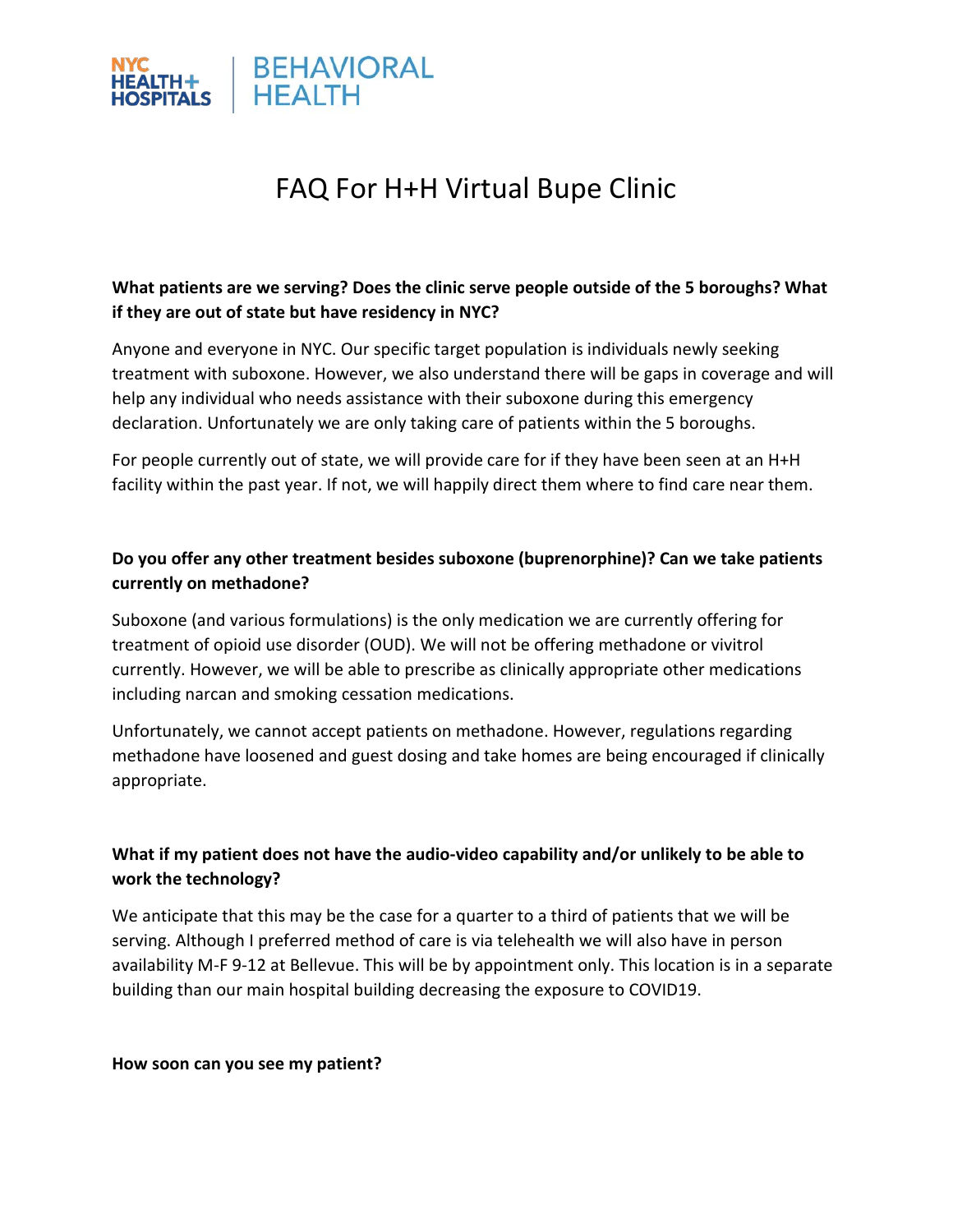### **BEHAVIORAL HEALTH HOSPITALS**

We predict things will be rapidly be changing and that this will be a highly utilized service. To start we can "see" patients relatively quickly, if not the same day. As things get busier there may be a slight delay, but our goal will be to "see" patients within 24-48 hrs. This is all very fluid and we will try our best to provide care to all individuals seeking care.

## **Do you take patients who have been receiving bupe from another provider?**

First) Contact the current clinic and ask for the prescriber's coverage. Inform them that covering providers can conduct telephone visits for bupe refills

Second) If there is no coverage, the H+H virtual clinic can help them

- If the prior provider is within H+H video is **not required** for initial visit, proceed with phone call
- If the prior provider is **not** within H+H a video **is required** for initial visit
- If the patient was started on treatment from a non-x waivered provider (e.g. in the ED) video **is required** for initial visit
- If the patient was started on treatment with a CATCH provider video is **not required** for initial visit, proceed with phone call.

## **How will they get their medications?**

Our goal is to limit exposure for the patient, the provider, the healthcare system (including pharmacies), and the public at large while still providing high quality care that is safe and effective. One way we are doing this is by providing longer scripts than we might normally do (for instance a 4 week script vs 1 week). We may still schedule calls in between refills if clinically appropriate. We will try to encourage community pharmacies as opposed to hospital pharmacies, but will do what we need to ensure the individual receives their medications.

#### **What insurance do you accept?**

Fortunately, at Health + Hospitals, we put patient care above and before all else. Because of this we can take care of any patient regardless of insurance or ability to pay.

## **What happens after the COVID19 pandemic?**

This is a temporary solution and only meant to provide short term care with the goal to transition patients to long term maintenance therapy at one of our many clinics at H+H or in the community as per the individual's preference.